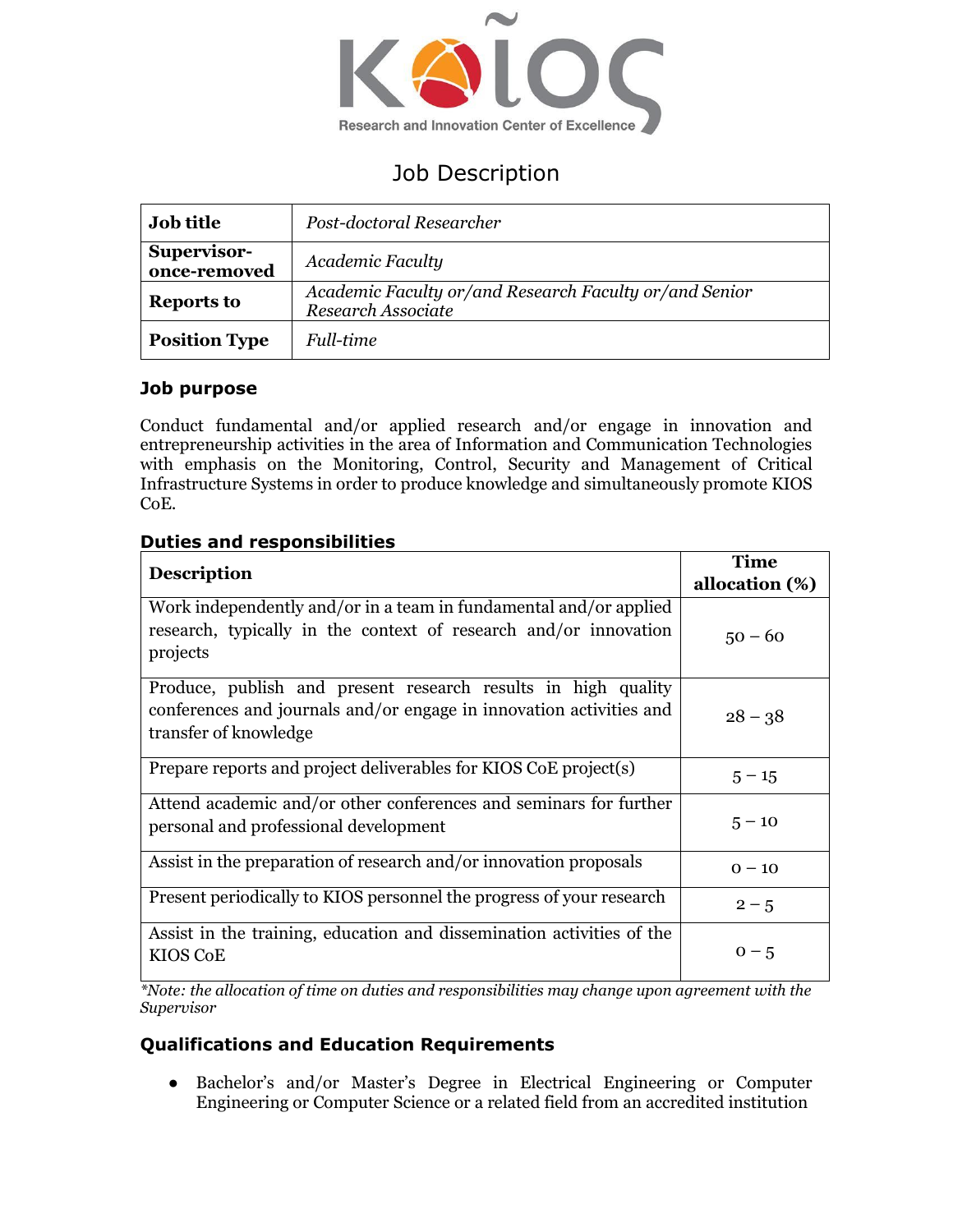

● Doctorate degree or equivalent in the subject areas directly related to Information and Communication Technologies **or** Engineering and Technology **or** Natural, Applied and Social sciences.

#### **Knowledge**

- Engineering and Technology: advanced knowledge of the practical application of engineering science and technology. This includes applying principles, techniques, procedures, and equipment to the design and production of various goods and services **and/or**
- Information and Communication Technologies: advanced knowledge in technical fields used to handle digital information and communication **and/or**
- Natural, Applied and Social sciences: advanced knowledge of physics and/or mathematics and/or biology and/or a social science and their theoretical and practical applications **and**
- English language: advanced knowledge of the structure and content of the English language including the meaning and spelling of words, rules of composition, and grammar.

#### **Skills**

*Note: Skills are learned behaviors that can be acquired through training and are necessary in order to be able to carry out one or more job functions. Skills can be developed and improved over time, by combining abilities and knowledge. All skills listed below are important; the categorization was based on the job analysis procedure and provides a better understanding of what this position requires.*

| <b>Description</b>                                                                                                                           | Importance |
|----------------------------------------------------------------------------------------------------------------------------------------------|------------|
|                                                                                                                                              | $(*)$      |
| Analytical: collect and analyze information, solve problems and make<br>decisions                                                            | *****      |
| Technical: practical skills and knowledge needed to perform specific<br>mechanical, information technology, mathematical or scientific tasks | *****      |
| Self-Management: take responsibility of your own behavior and make<br>your own contribution                                                  | *****      |
| Organizational: organize and manage your time, energy and resources in<br>an effective way for achieving goals and objectives                | ****       |
| Communication & Interpersonal: convey or share information, ideas and<br>feelings effectively                                                | $***$      |
| Team-working: the process of working collaboratively with a group of<br>people in order to achieve a goal                                    | ***        |

*\*Where 5 stars: essential, 4 stars: extremely important and 3 stars: very important*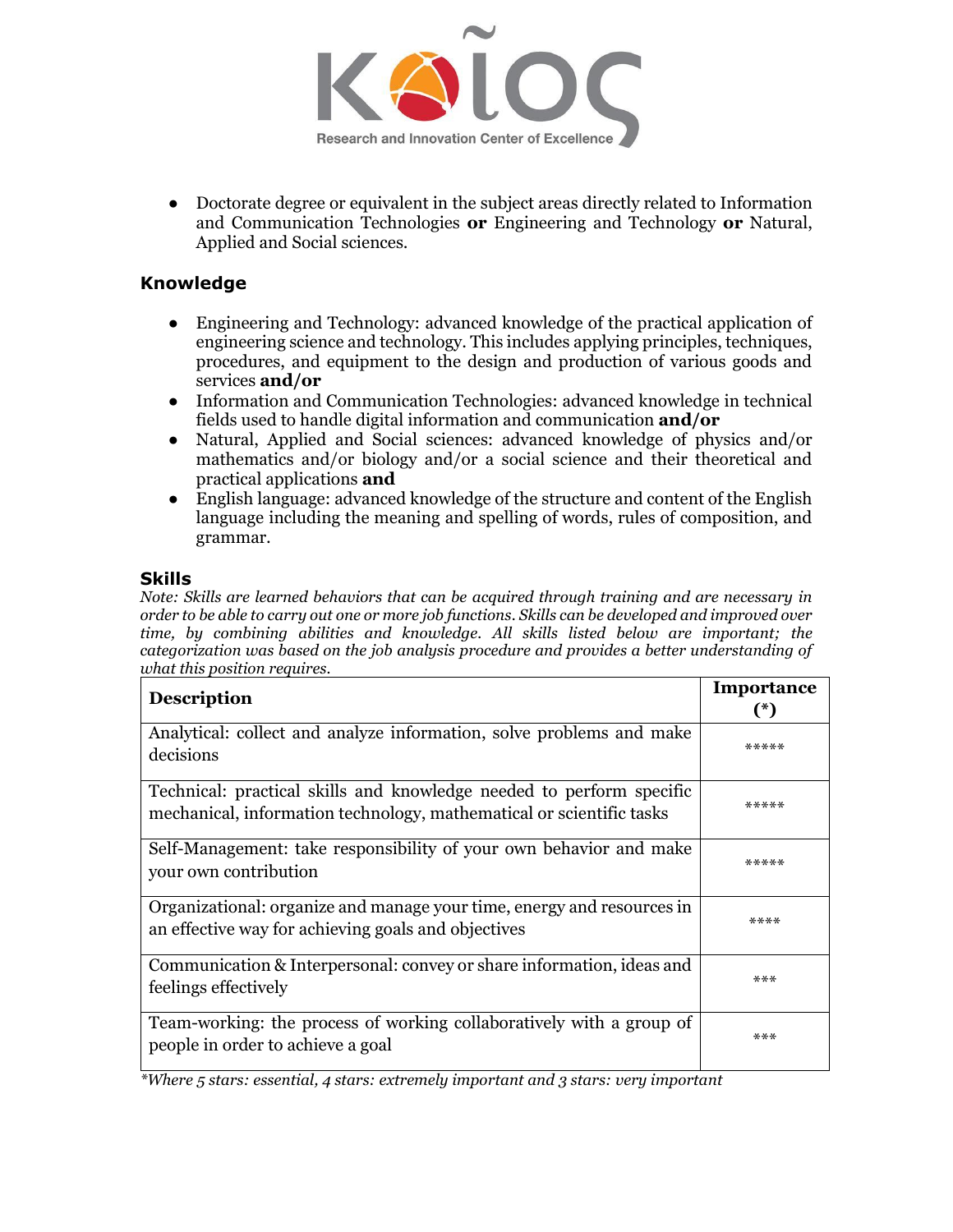

#### **Abilities**

*Note: Abilities are natural or inbuilt, can be improved and they are essential for the development of a skill. All abilities listed below are important; the categorization was based on the job analysis procedure and provides a better understanding of what this position requires.*

| <b>Description</b>                                                                                                                                                           | Importance |
|------------------------------------------------------------------------------------------------------------------------------------------------------------------------------|------------|
|                                                                                                                                                                              | $(*)$      |
| Self-discipline – the ability to focus on completing the tasks effectively<br>and efficiently without external stimulus                                                      | *****      |
| Critical thinking – using logic and reasoning to identify the strengths and<br>weaknesses of alternative solutions, conclusions or approaches to<br>problems                 | *****      |
| Dependability – the quality of being reliable and trustworthy                                                                                                                | *****      |
| Self-motivation – the drive to initiate and complete what needs to be<br>done without external stimulus from other people or situations                                      | *****      |
| Oral comprehension – the ability to listen to and understand complex<br>information and ideas presented in English through spoken words and<br>sentences                     | *****      |
| Written comprehension $-$ the ability to read and understand complex<br>information and ideas presented in English writing                                                   | *****      |
| Professionalism – the ability to demonstrate a commitment to carrying<br>out responsibilities and an adherence to ethical principles                                         | ****       |
| Initiative – ability to evaluate, select and act on various methods and<br>strategies for solving problems and meeting objectives before being<br>asked or required to do so | ****       |
| Selective attention $-$ the ability to concentrate on a task over a period of<br>time without being distracted                                                               | ****       |
| Work under pressure $-$ the ability to respond and perform effectively<br>when put under stressful situations                                                                | ****       |
| Deductive reasoning – ability to form and defend independent<br>conclusions                                                                                                  | ****       |
| Creativity, innovation and originality – the capability or act of conceiving<br>and implement something new or/and unique                                                    | ***        |

*\*Where 5 stars: essential, 4 stars: extremely important and 3 stars: very important*